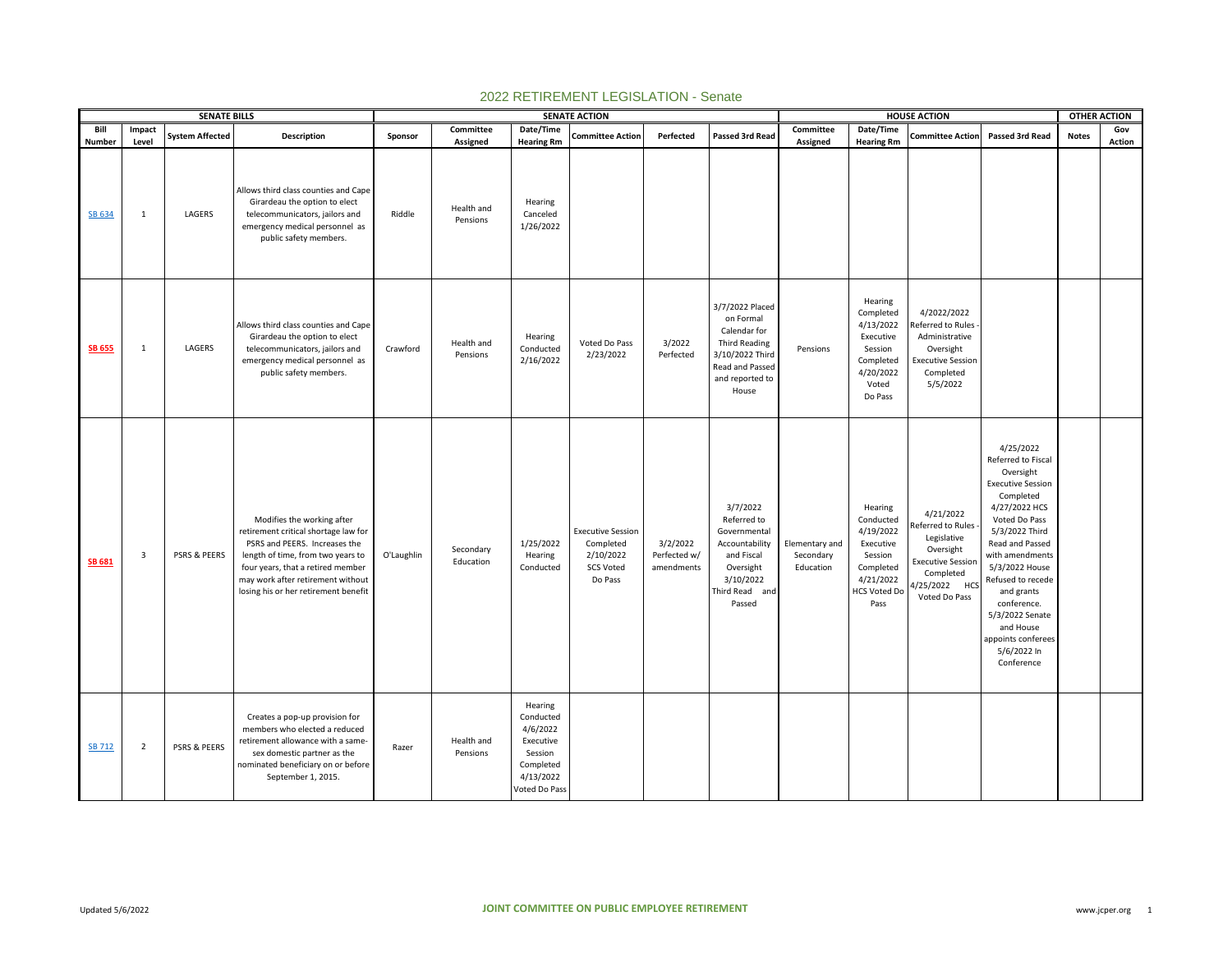| <b>SB 758</b> | $\overline{3}$ | All Governmental<br>Plans                  | 34.800: Public bodies are restricted<br>from entering into written contracts<br>unless the contract certifies the<br>employer will not enforce any<br>mandate that requires employees to<br>take or receive any medical<br>treatment.                                                                                                                | Hough      | Governmental<br>Accountability and<br><b>Fiscal Oversight</b> | 2/10/2022<br>Hearing<br>Complete<br>2/24/2022<br>Executive<br>Session<br>Completed<br>2/24/2022<br>SCS Voted Do<br>Pass     | 3/7/2022<br>Reported from<br>Governmental<br>Accountability and<br><b>Fiscal Oversight</b><br>with SCS | 4/4/2022<br>Perfected | 4/7/2022<br>Third Read and<br>Passed | Economic<br>Development | Hearing<br>Conducted<br>4/14/2022<br>Executive<br>Session<br>Conducted<br>4/26/2022<br><b>HCS Voted Do</b><br>Pass | 4/27/2022<br>Referred to Rule<br>Legislative<br>Oversight<br><b>Executive Session</b><br>Completed<br>5/2/2022<br><b>HCS Voted</b><br>Do<br>Pass |  |  |
|---------------|----------------|--------------------------------------------|------------------------------------------------------------------------------------------------------------------------------------------------------------------------------------------------------------------------------------------------------------------------------------------------------------------------------------------------------|------------|---------------------------------------------------------------|-----------------------------------------------------------------------------------------------------------------------------|--------------------------------------------------------------------------------------------------------|-----------------------|--------------------------------------|-------------------------|--------------------------------------------------------------------------------------------------------------------|--------------------------------------------------------------------------------------------------------------------------------------------------|--|--|
| <b>SB 767</b> | $\overline{2}$ | <b>PSRS</b>                                | Relating to elementary and<br>secondary education. Makes<br>technical changes to a provision of<br>law relating to survivor benefits of<br>the Public School Retirement<br>System.                                                                                                                                                                   | O'Laughlin | Health and<br>Pensions                                        |                                                                                                                             |                                                                                                        |                       |                                      |                         |                                                                                                                    |                                                                                                                                                  |  |  |
| <b>SB 773</b> | $\overline{2}$ |                                            | Excludes certain retirement<br>accounts from the determination of<br>eligibility under the Ticket to Work<br>Health Assurance Program.                                                                                                                                                                                                               | Williams   | Seniors, Families,<br>Veterans & Military<br>Affairs          | Hearing<br>Conducted<br>2/16/2022<br>Voted<br>Do<br>Pass                                                                    |                                                                                                        |                       |                                      |                         |                                                                                                                    |                                                                                                                                                  |  |  |
| <b>SB 836</b> | $\overline{3}$ | All Public Defined<br><b>Benefit Plans</b> | Modifies eligibility of retirement<br>benefits resulting from membership<br>in multiple defined benefit plans<br>established by a state or local<br>retirement system.                                                                                                                                                                               | O'Laughlin | Health and<br>Pensions                                        |                                                                                                                             |                                                                                                        |                       |                                      |                         |                                                                                                                    |                                                                                                                                                  |  |  |
| <b>SB 859</b> | $\overline{2}$ | <b>Police Protection</b><br>Districts      | Authorizes the establishment of<br>police protection districts. A PPD's<br>board of directors may provide for<br>pension, and retirement and other<br>employee-type fringe-benefits. If a<br>board of directors administers its<br>own retirement or benefits-related<br>plan, it must do so by a separate five<br>member pension board of trustees. | Mosley     | Transportation,<br>Infrastructure and<br><b>Public Safety</b> |                                                                                                                             |                                                                                                        |                       |                                      |                         |                                                                                                                    |                                                                                                                                                  |  |  |
| SB 871        | $\overline{2}$ | All Plans                                  | Modifies provisions relating to<br>income tax exemptions for certain<br>retirement benefits.                                                                                                                                                                                                                                                         | Eigel      | Health and<br>Pensions                                        | Hearing<br>Conducted<br>2/16/2022<br>Executive<br>Session<br>Completed<br>2/23/2022<br>Voted<br>Do Pass                     |                                                                                                        |                       |                                      |                         |                                                                                                                    |                                                                                                                                                  |  |  |
| SB 904        | $\overline{2}$ | All newly created<br>private plans         | This bill provides that both a client<br>and a registered professional<br>employer organization (PEO) shall<br>each be deemed an employer for<br>purposes of sponsoring retirement<br>and welfare benefits plans for<br>covered employees.                                                                                                           | Hoskins    | Insurance and<br>Banking                                      | Hearing<br>Completed<br>3/22/2022<br>Voted<br>Do Pass<br>Executive<br>Session<br>Completed<br>3/29/2022<br>Voted<br>Do Pass |                                                                                                        |                       |                                      |                         |                                                                                                                    |                                                                                                                                                  |  |  |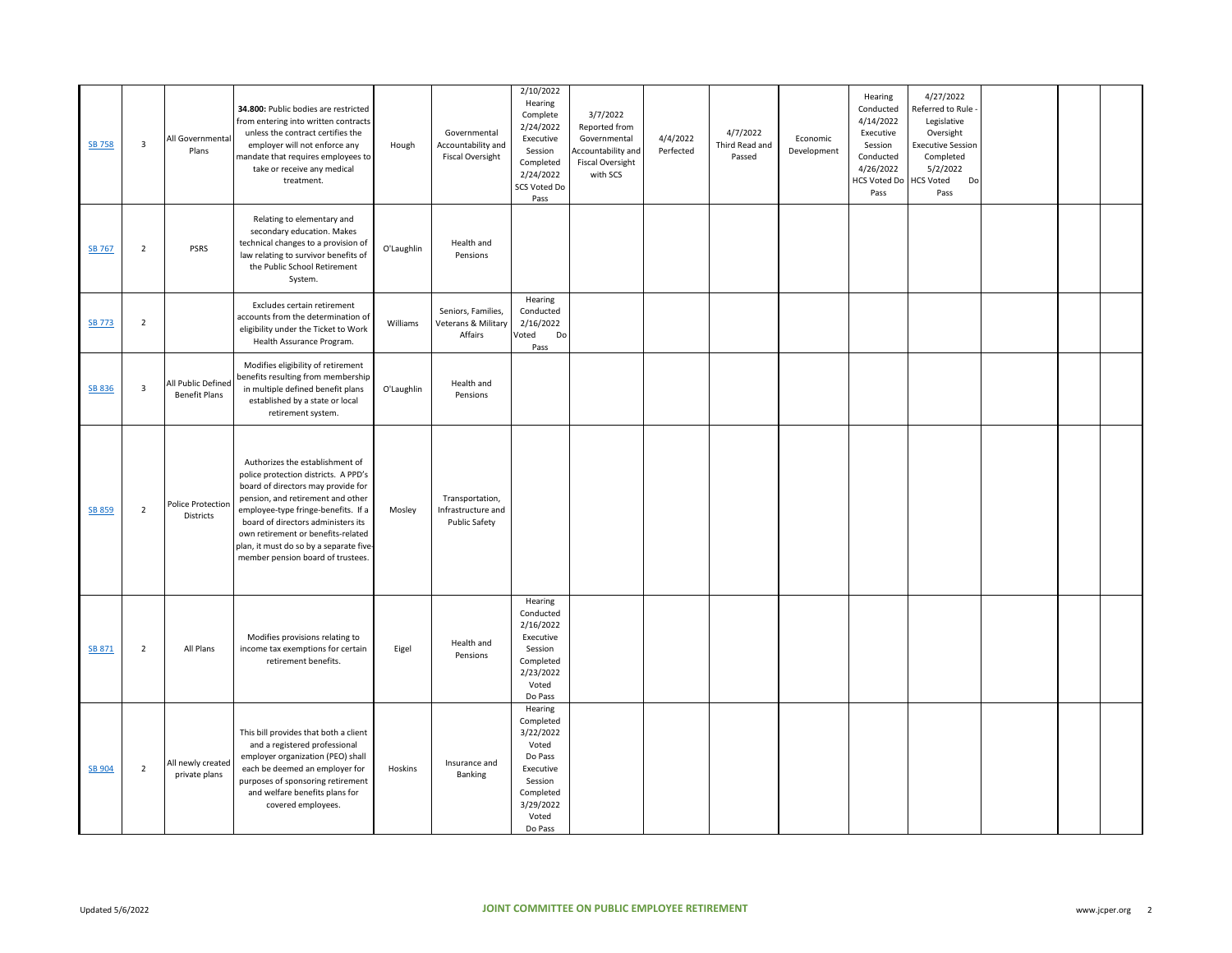| SB 926  | $\overline{2}$          | All Public Plans | Modifies provisions relating to<br>ethics. Modifies the pension<br>forfeiture law. Prohibits a<br>participant of a plan who is unfit for<br>elected public office or employed<br>with the state or any local<br>government from being eligible to<br>receive any retirement benefit from<br>the plan.                                                                                                                   | Mosley         | Rules, Joint Rules,<br>Resolutions and<br>Ethics |                                                                                                         |  |  |  |  |  |
|---------|-------------------------|------------------|-------------------------------------------------------------------------------------------------------------------------------------------------------------------------------------------------------------------------------------------------------------------------------------------------------------------------------------------------------------------------------------------------------------------------|----------------|--------------------------------------------------|---------------------------------------------------------------------------------------------------------|--|--|--|--|--|
| SB 999  | $\overline{\mathbf{3}}$ | PSRS & PEERS     | Modifies provisions relating to<br>teacher employment. Increases the<br>length of time, from two years to<br>four years, that a retired member<br>may work after retirement without<br>losing his or her retirement benefit<br>when a district has declared a<br>teacher/employee critical shortage.<br>Repeals the prohibition on retired<br>members being employed as a<br>superintendent under critical<br>shortage. | Gannon         | Education                                        |                                                                                                         |  |  |  |  |  |
| SB 1036 | 3                       | Sheriffs         | Modifies the compensation of<br>County Sheriffs                                                                                                                                                                                                                                                                                                                                                                         | Moon           | <b>Local Government</b><br>and Elections         |                                                                                                         |  |  |  |  |  |
| SB 1048 | $\overline{\mathbf{3}}$ | All Public Plans | Prohibits public entities from<br>entering into certain contracts with<br>companies unless the contract<br>includes a written certification that<br>the company is not engaged in<br>certain activities that discriminate<br>against a firearm entity or firearm<br>trade association.                                                                                                                                  | <b>Brattin</b> | Insurance and<br>Banking                         | Hearing<br>Completed<br>3/29/2022<br>Executive<br>Session<br>Completed<br>4/12/2022<br>Voted<br>Do Pass |  |  |  |  |  |
| SB 1053 | $\overline{2}$          | <b>MPERS</b>     | Modifies the terms of the elected<br>members of the MoDOT and<br>Highway Patrol Employees'<br>Retirement System board of<br>trustees.                                                                                                                                                                                                                                                                                   | Bernskoetter   | Health and<br>Pensions                           | Hearing<br>Conducted<br>4/06/2022<br>Executive<br>Session<br>Completed<br>4/13/2022<br>Voted<br>Do Pass |  |  |  |  |  |
| SB 1054 | $\overline{4}$          | Sheriffs'        | Establishes a new funding<br>mechanism for the Sheriffs'<br>Retirement System.                                                                                                                                                                                                                                                                                                                                          | Bernskoetter   | Health and<br>Pensions                           |                                                                                                         |  |  |  |  |  |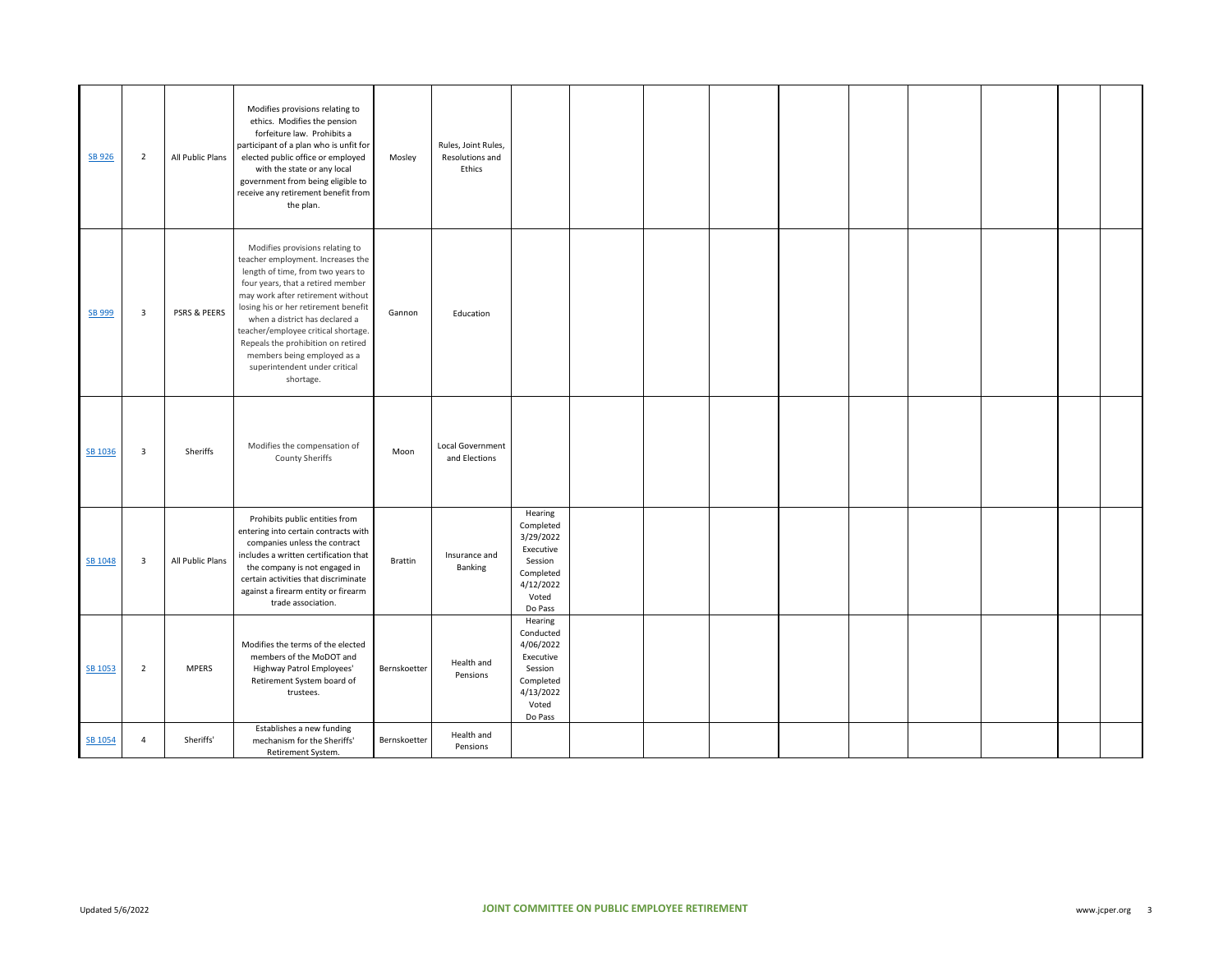| SB 1062        | 3                       | MOSERS and<br><b>MPERS</b>  | Requires the MOSERS and MPERS<br>boards of trustees to establish a buy-<br>out program for terminated vested<br>members by January 1, 2023. Such<br>members may make a one-time<br>election to receive a lump sum<br>payment equal to sixty percent of<br>the present value of their deferred<br>annuity, or a greater percentage, if<br>determined by the board. | Crawford    | Health and<br>Pensions         | Hearing<br>Canceled<br>4/06/2022                                                                                                        |  |  | 1 = No impact on retirement benefit<br>2 = No substantial proposed change<br>3 = May constitute a substantial proposed change<br>4 = Does constitute a substantial proposed change |  |  |
|----------------|-------------------------|-----------------------------|-------------------------------------------------------------------------------------------------------------------------------------------------------------------------------------------------------------------------------------------------------------------------------------------------------------------------------------------------------------------|-------------|--------------------------------|-----------------------------------------------------------------------------------------------------------------------------------------|--|--|------------------------------------------------------------------------------------------------------------------------------------------------------------------------------------|--|--|
| SB 1098        | $\overline{\mathbf{3}}$ | Al Public School<br>Systems | Modifies the salary for permanent<br>contract teachers for all public<br>school systems. This provision does<br>not apply to St. Louis City.                                                                                                                                                                                                                      | Burlison    | Education                      |                                                                                                                                         |  |  |                                                                                                                                                                                    |  |  |
| <b>SB 1125</b> | $\mathbf{1}$            |                             | Establishes the Missouri Workplace<br>Private Entities Retirement Savings Plan that private<br>business entities may join.                                                                                                                                                                                                                                        | Arthur      | Health and<br>Pensions         |                                                                                                                                         |  |  |                                                                                                                                                                                    |  |  |
| <b>SB 1155</b> | $\overline{\mathbf{3}}$ | <b>MPERS</b>                | This act allows uniformed members<br>of the Missouri State Highway Patrol<br>covered by the 2011 Tier to be<br>eligible for BackDROP.                                                                                                                                                                                                                             | Luetkemeyer | Health and<br>Pensions         | Hearing<br>Conducted<br>04/06/2022<br>Executive<br>Session<br>Completed<br>4/13/2022<br>Voted<br>Do Pass                                |  |  |                                                                                                                                                                                    |  |  |
| SB 1171        | $\overline{\mathbf{3}}$ | All Plans                   | The act also prohibits any limited<br>liability company or corporation<br>from being discriminated against or<br>given preferential treatment based<br>on an environmental, social and<br>governance score, as defined in the<br>act.                                                                                                                             | Moon        | Small Business and<br>Industry | Hearing<br>Completed<br>3/22/2022<br>SCS Voted Do<br>Pass Executive<br>Session<br>Completed<br>3/29/2022<br><b>SCS Voted</b><br>Do Pass |  |  |                                                                                                                                                                                    |  |  |
| <b>SB 1213</b> | $\overline{2}$          | <b>Private Entities</b>     | Establishes the Missouri Workplace<br>Retirement Savings Plan that private<br>business entities may join.                                                                                                                                                                                                                                                         | Crawford    | Small Business and<br>Industry |                                                                                                                                         |  |  |                                                                                                                                                                                    |  |  |
| SB 1239        | $\overline{\mathbf{3}}$ | All Plans                   | Any retirement system established<br>by the state or any political<br>subdivision are prohibited from<br>contracting with or investing in<br>individuals, partnerships,<br>corporations, or other legal entities<br>investing or doing business with<br>Russia.                                                                                                   | Rizzo       | Insurance and<br>Banking       |                                                                                                                                         |  |  |                                                                                                                                                                                    |  |  |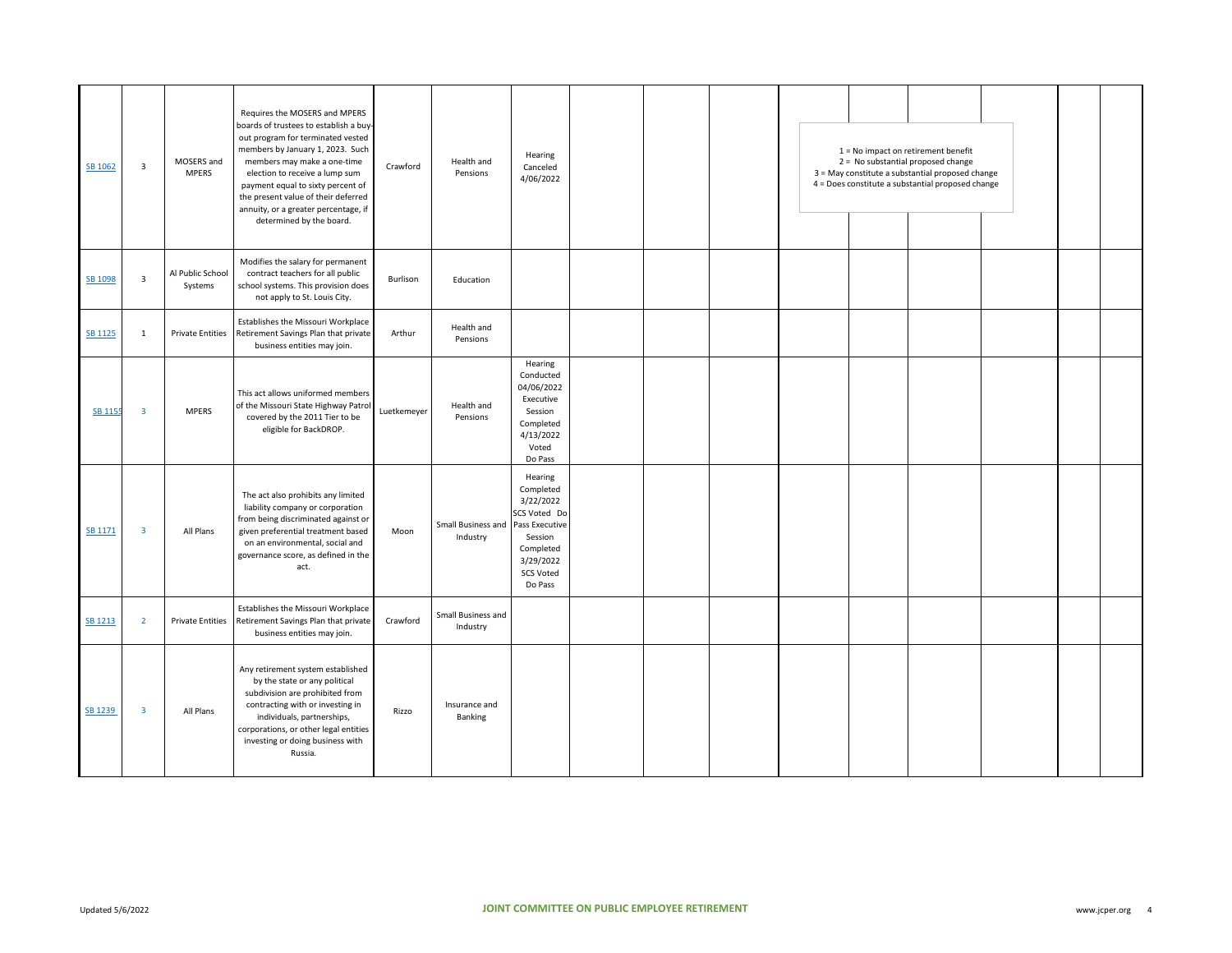| <b>SJR 54</b> | $\overline{\mathbf{3}}$ | Sheriffs' | This proposed constitutional<br>amendment, if approved by the<br>voters, provides that a fee of three<br>dollars, in addition to other fees as<br>may be imposed by the laws of this<br>state, shall be imposed on the initial<br>filing of any criminal case in the<br>courts of this state. | Bernskoetter | Health and<br>Pensions |  |  |  |  |  |
|---------------|-------------------------|-----------|-----------------------------------------------------------------------------------------------------------------------------------------------------------------------------------------------------------------------------------------------------------------------------------------------|--------------|------------------------|--|--|--|--|--|
|               |                         |           |                                                                                                                                                                                                                                                                                               |              |                        |  |  |  |  |  |
|               |                         |           |                                                                                                                                                                                                                                                                                               |              |                        |  |  |  |  |  |
|               |                         |           |                                                                                                                                                                                                                                                                                               |              |                        |  |  |  |  |  |
|               |                         |           |                                                                                                                                                                                                                                                                                               |              |                        |  |  |  |  |  |
|               |                         |           |                                                                                                                                                                                                                                                                                               |              |                        |  |  |  |  |  |
|               |                         |           |                                                                                                                                                                                                                                                                                               |              |                        |  |  |  |  |  |
|               |                         |           |                                                                                                                                                                                                                                                                                               |              |                        |  |  |  |  |  |
|               |                         |           |                                                                                                                                                                                                                                                                                               |              |                        |  |  |  |  |  |
|               |                         |           |                                                                                                                                                                                                                                                                                               |              |                        |  |  |  |  |  |
|               |                         |           |                                                                                                                                                                                                                                                                                               |              |                        |  |  |  |  |  |
|               |                         |           |                                                                                                                                                                                                                                                                                               |              |                        |  |  |  |  |  |
|               |                         |           |                                                                                                                                                                                                                                                                                               |              |                        |  |  |  |  |  |
|               |                         |           |                                                                                                                                                                                                                                                                                               |              |                        |  |  |  |  |  |
|               |                         |           |                                                                                                                                                                                                                                                                                               |              |                        |  |  |  |  |  |
|               |                         |           |                                                                                                                                                                                                                                                                                               |              |                        |  |  |  |  |  |
|               |                         |           |                                                                                                                                                                                                                                                                                               |              |                        |  |  |  |  |  |
|               |                         |           |                                                                                                                                                                                                                                                                                               |              |                        |  |  |  |  |  |
|               |                         |           |                                                                                                                                                                                                                                                                                               |              |                        |  |  |  |  |  |
|               |                         |           |                                                                                                                                                                                                                                                                                               |              |                        |  |  |  |  |  |
|               |                         |           |                                                                                                                                                                                                                                                                                               |              |                        |  |  |  |  |  |
|               |                         |           |                                                                                                                                                                                                                                                                                               |              |                        |  |  |  |  |  |
|               |                         |           |                                                                                                                                                                                                                                                                                               |              |                        |  |  |  |  |  |
|               |                         |           |                                                                                                                                                                                                                                                                                               |              |                        |  |  |  |  |  |
|               |                         |           |                                                                                                                                                                                                                                                                                               |              |                        |  |  |  |  |  |
|               |                         |           |                                                                                                                                                                                                                                                                                               |              |                        |  |  |  |  |  |
|               |                         |           |                                                                                                                                                                                                                                                                                               |              |                        |  |  |  |  |  |
|               |                         |           |                                                                                                                                                                                                                                                                                               |              |                        |  |  |  |  |  |
|               |                         |           |                                                                                                                                                                                                                                                                                               |              |                        |  |  |  |  |  |
|               |                         |           |                                                                                                                                                                                                                                                                                               |              |                        |  |  |  |  |  |
|               |                         |           |                                                                                                                                                                                                                                                                                               |              |                        |  |  |  |  |  |
|               |                         |           |                                                                                                                                                                                                                                                                                               |              |                        |  |  |  |  |  |
|               |                         |           |                                                                                                                                                                                                                                                                                               |              |                        |  |  |  |  |  |
|               |                         |           |                                                                                                                                                                                                                                                                                               |              |                        |  |  |  |  |  |
|               |                         |           |                                                                                                                                                                                                                                                                                               |              |                        |  |  |  |  |  |
|               |                         |           |                                                                                                                                                                                                                                                                                               |              |                        |  |  |  |  |  |
|               |                         |           |                                                                                                                                                                                                                                                                                               |              |                        |  |  |  |  |  |
|               |                         |           |                                                                                                                                                                                                                                                                                               |              |                        |  |  |  |  |  |
|               |                         |           |                                                                                                                                                                                                                                                                                               |              |                        |  |  |  |  |  |
|               |                         |           |                                                                                                                                                                                                                                                                                               |              |                        |  |  |  |  |  |
|               |                         |           |                                                                                                                                                                                                                                                                                               |              |                        |  |  |  |  |  |
|               |                         |           |                                                                                                                                                                                                                                                                                               |              |                        |  |  |  |  |  |
|               |                         |           |                                                                                                                                                                                                                                                                                               |              |                        |  |  |  |  |  |
|               |                         |           |                                                                                                                                                                                                                                                                                               |              |                        |  |  |  |  |  |
|               |                         |           |                                                                                                                                                                                                                                                                                               |              |                        |  |  |  |  |  |
|               |                         |           |                                                                                                                                                                                                                                                                                               |              |                        |  |  |  |  |  |
|               |                         |           |                                                                                                                                                                                                                                                                                               |              |                        |  |  |  |  |  |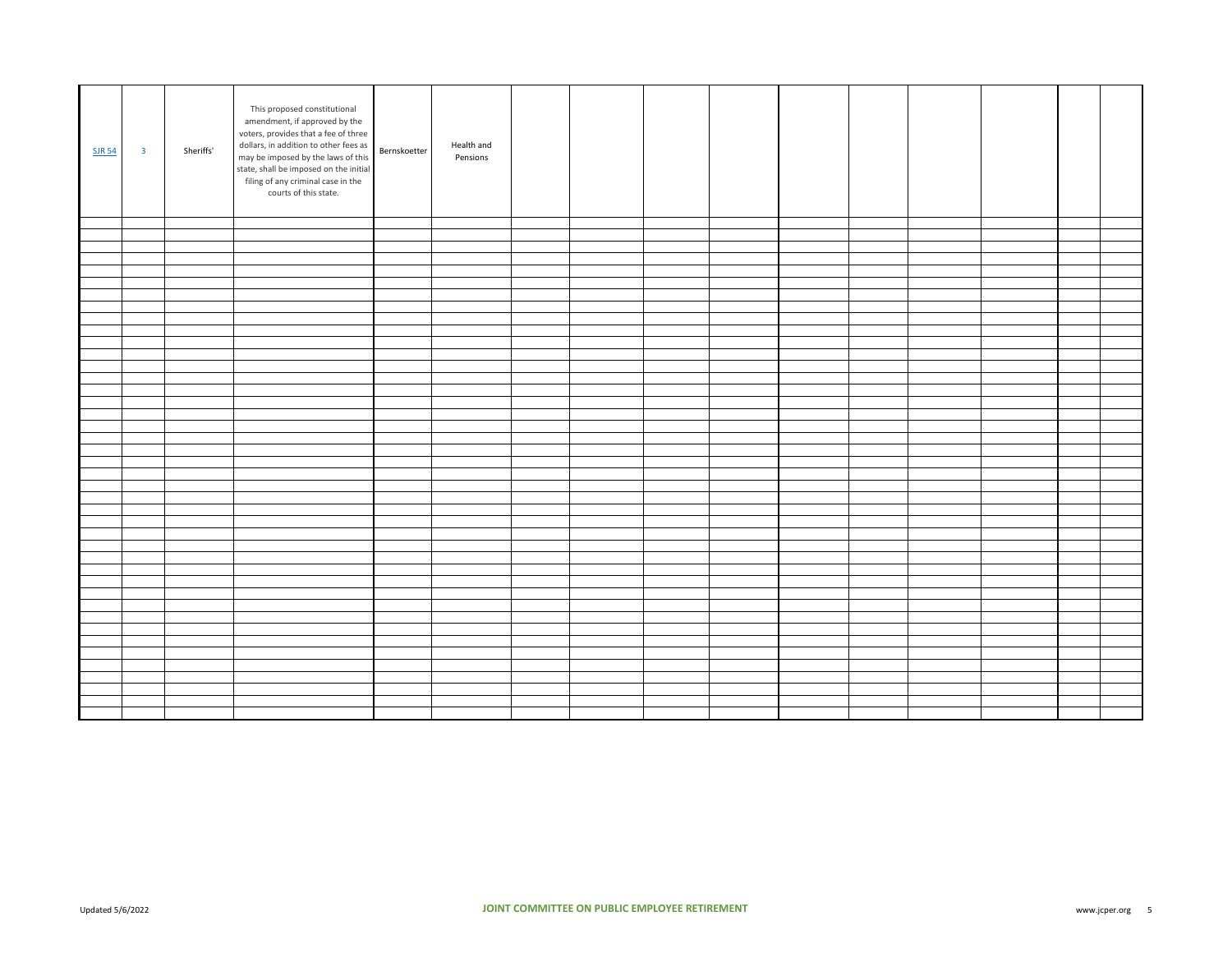|                |                         |                                                                   | <b>HOUSE BILLS</b>                                                                                                                                                                                                                                                      |            |                       | <b>HOUSE ACTION</b>                                                                                                          |                                                                                                                                       |                                                  |                                                                                                                                       |                        |                                                                                                         | <b>SENATE ACTION</b> |                       | <b>OTHER ACTION</b> |
|----------------|-------------------------|-------------------------------------------------------------------|-------------------------------------------------------------------------------------------------------------------------------------------------------------------------------------------------------------------------------------------------------------------------|------------|-----------------------|------------------------------------------------------------------------------------------------------------------------------|---------------------------------------------------------------------------------------------------------------------------------------|--------------------------------------------------|---------------------------------------------------------------------------------------------------------------------------------------|------------------------|---------------------------------------------------------------------------------------------------------|----------------------|-----------------------|---------------------|
| Bill<br>Number | Impact<br>Level         | <b>System Affected</b>                                            | Description                                                                                                                                                                                                                                                             | Sponsor    | Committee<br>Assigned | Date/Time<br><b>Hearing Rm</b>                                                                                               | Committee<br>Action                                                                                                                   | Perfected                                        | Passed 3rd<br>Read                                                                                                                    | Committee<br>Assigned  | Date/Time<br><b>Hearing Rm</b>                                                                          | Committee<br>Action  | Passed 3rd Read Notes | Gov<br>Action       |
| <b>HB 1473</b> | 1                       | LAGERS                                                            | Allows third class counties and Cape<br>Girardeau the option to elect<br>telecommunicators, jailors and emergency<br>medical personnel as public safety members                                                                                                         | Pike       | Pensions              | Hearing<br>Conducted<br>1/12/2022<br>Executive<br>Session<br>Completed<br>1/19/2022<br>Voted<br>Do Pass                      | 1/19/2022<br>Referred to<br>Rules -<br>Administrative<br>Oversight<br>Executive<br>Session<br>Completed<br>2/14/2022<br>Voted Do Pass | 3/01/2022<br>Perfected                           | 3/9/2022<br>Placed on<br>informal<br>calendar for<br>Third read<br>3/10/2022<br>Third Read<br>and Passed<br>and Reported<br>to Senate | Health and<br>Pensions | Hearing<br>Conducted<br>4/20/2022<br>Executive<br>Session<br>Completed<br>4/27/2022<br>Voted<br>Do Pass |                      |                       |                     |
| HB 1476        | $\overline{2}$          | St. Louis Police<br><b>Retirement System</b>                      | Transfers control of the City of St. Louis<br>Police Department to the Board of Police<br>Commissioners. Modifies the composition of<br>the retirement system's board of trustees.                                                                                      | Schroer    |                       |                                                                                                                              |                                                                                                                                       |                                                  |                                                                                                                                       |                        |                                                                                                         |                      |                       |                     |
| <b>HB1506</b>  | $\overline{\mathbf{3}}$ | CERF                                                              | Authorizes a waiver for certain penalties for<br>late payment of property taxes.                                                                                                                                                                                        | Ellebracht |                       |                                                                                                                              |                                                                                                                                       |                                                  |                                                                                                                                       |                        |                                                                                                         |                      |                       |                     |
| HB1564         | 1                       | <b>Blind Pension Fund</b>                                         | Modifies the mailing requirements for the<br>Blind Pension Fund.                                                                                                                                                                                                        | Griffith   | Emerging<br>Issues    | Hearing<br>Completed<br>3/29/2022<br>Executive<br>Session<br>Completed<br>4/5/2022<br>Voted Do Pass                          | 4/12/2022<br>Referred to<br>Rules -<br>Administrative<br>Oversight<br>Executive<br>Session<br>Completed<br>4/14/2022<br>Voted Do Pass | 4/25/2022<br>Perfected                           | 4/28/2022<br><b>Third Read</b><br>and Passed                                                                                          |                        |                                                                                                         |                      |                       |                     |
| HB1615         | $\mathbf{1}$            | Public pension plans<br>sponsored by<br>political<br>subdivisions | Provides that members of the General<br>Assembly are ex officio members of all<br>boards, commissions, committees, councils<br>and other legislative or regulatory bodies of<br>all political subdivisions within the<br>boundaries of a member's legislative district. | Lovasco    |                       |                                                                                                                              |                                                                                                                                       |                                                  |                                                                                                                                       |                        |                                                                                                         |                      |                       |                     |
| HB1670         | $\overline{\mathbf{3}}$ | Certain Government<br>Entities                                    | Creates a provision that prohibits certain<br>government entities from doing business<br>with entities that require individuals to<br>undergo COVID-19 vaccinations or provide<br>proof of COVID-19 vaccination.                                                        | Seitz      | Judiciary             | Hearing<br>Conducted<br>2/16/2022<br>Action<br>Postponed<br>Hearing<br>Completed<br>3/23/2022<br><b>HCS Voted</b><br>Do Pass | 3/24/2022<br>Referred to<br>Rules -<br>Administrative<br>Oversight<br>Hearing<br>Competed<br>3/30/2022<br>Voted Do Pass               | 4/28/2022<br>Placed on<br>Perfection<br>Calendar |                                                                                                                                       |                        |                                                                                                         |                      |                       |                     |
| HB1676         | $\overline{\mathbf{3}}$ | LAGERS                                                            | Changes the job title of "emergency<br>telecommunicators" to "emergency<br>telecommunicator first responders."                                                                                                                                                          | Perkins    | <b>Public Safety</b>  | Hearing<br>Scheduled<br>3/29/2022<br>Completed<br>Executive<br>Session<br>Completed<br>4/5/2022<br>Voted<br>Do Pass          | 4/05/2022<br>Referred to<br>Rules -<br>Legislative<br>Oversight                                                                       |                                                  |                                                                                                                                       |                        |                                                                                                         |                      |                       |                     |

## 2022 REGULAR SESSION - HOUSE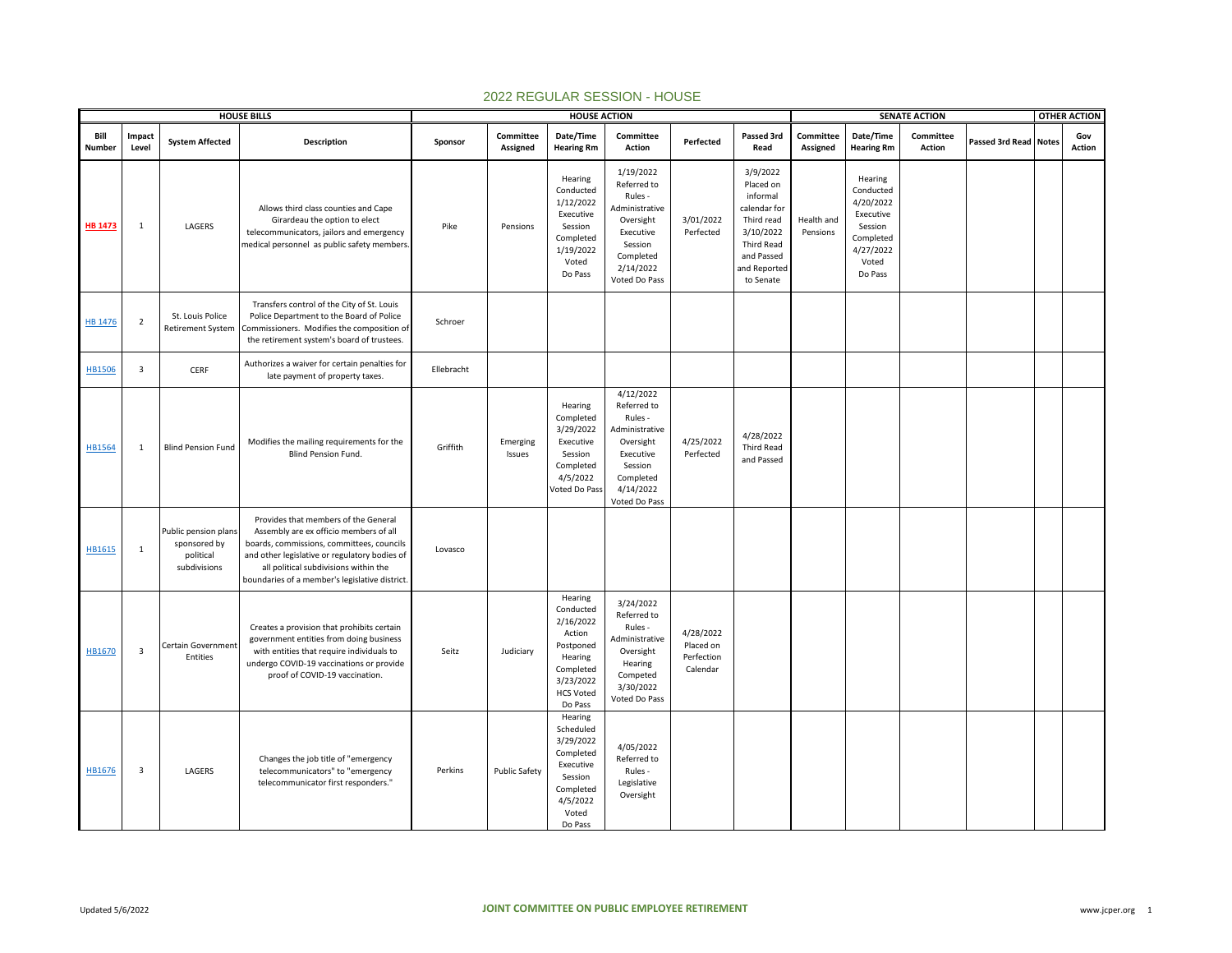| HB1691        | $\overline{2}$          | Public pension plans<br>sponsored by<br>certain political<br>subdivisions as<br>defined by the act | Prohibits the state and certain political<br>subdivisions from entering into a contract<br>with a employer or company that engages ir<br>discrimination against unvaccinated, as<br>described in the act.                                                                                                                               | <b>Boggs</b> | Judiciary                                | Hearing<br>Conducted<br>1/25/2022                                                                                  |                                                                                                                                       |                                                                                                                                                                                                      |                                                                                                                                                                |                                          |                                                                                                                     |                                                                |  |  |
|---------------|-------------------------|----------------------------------------------------------------------------------------------------|-----------------------------------------------------------------------------------------------------------------------------------------------------------------------------------------------------------------------------------------------------------------------------------------------------------------------------------------|--------------|------------------------------------------|--------------------------------------------------------------------------------------------------------------------|---------------------------------------------------------------------------------------------------------------------------------------|------------------------------------------------------------------------------------------------------------------------------------------------------------------------------------------------------|----------------------------------------------------------------------------------------------------------------------------------------------------------------|------------------------------------------|---------------------------------------------------------------------------------------------------------------------|----------------------------------------------------------------|--|--|
| <b>HB1732</b> | 1                       | <b>Private Entities</b>                                                                            | Establishes the Missouri Workplace<br>Retirement Savings Plan that private business<br>entities may join.                                                                                                                                                                                                                               | O'Donnell    | Financial<br>Institutions                | Hearing<br>Conducted<br>1/12/2022<br>Executive<br>Completed<br>1/19/2022<br><b>HCS</b><br>Voted<br>Do Pass         | 1/20/2022<br>Referred to<br>Rules -<br>Administrative<br>Oversight<br>Executive<br>Session<br>Completed<br>2/07/2022<br>Voted Do Pass | 3/1/2022<br>Placed on<br>Informal<br>Calendar<br>3/3/2022<br>Perfected                                                                                                                               | 3/9/2022<br>Placed on<br>informal<br>calendar for<br>Third read<br>3/10/2022<br><b>Third Read</b><br>and Passed<br>and Reported<br>to Senate                   | Small<br><b>Business and</b><br>Industry | Hearing<br>Completed<br>04/12/2022<br>Executive<br>Session<br>Completed<br>4/28/2022<br><b>SCS Voted</b><br>Do Pass | Executive<br>Session<br>Completed<br>5/6/2022<br>Voted Do Pass |  |  |
| <b>HB1750</b> | 3                       | PSRS, PEERS, Kansas<br>City PSRS and St.<br><b>Louis PSRS</b>                                      | 168.036: Allows school districts to issue<br>school district teaching permits for persons<br>without a certificate of license to teach<br>granted by the State Board Of Education.<br>37.850: Requires plans to submitted<br>compensation details of all employees which<br>includes all forms of compensation and<br>benefits awarded. | Basye        | Elementary<br>and Secondary<br>Education | Hearing<br>Conducted<br>1/19/2022<br>Executive<br>Session<br>Completed<br>2/01/2022<br><b>HCS Voted</b><br>Do Pass | 2/01/2022 Rules<br>- Legislative<br>Oversight<br>Executive<br>Session<br>Completed<br>2/10/2022<br>Voted Do Pass                      | 3/07/2022<br>Placed on<br>Formal<br>Perfection<br>Calendar<br>3/9/2022<br>Perfected with<br>Amendments<br><b>Fiscal Review</b><br>Executive<br>Session<br>Completed<br>3/23/2022<br>Voted<br>Do Pass | Fiscal Review<br>Executive<br>Session<br>Completed<br>3/23/2022<br>Voted<br>Do Pass<br>3/24/2022<br>Placed on<br>Informal<br>Calendar for<br><b>Third Read</b> | Education                                | Hearing<br>Conducted<br>4/19/2022<br>Executive<br>Session<br>Conducted<br>5/03/2022<br>Voted<br>Do Pass             |                                                                |  |  |
| HB1753        | $\overline{3}$          | PSRS and PEERS                                                                                     | Modifies the working after retirement critical<br>shortage law for PSRS and PEERS. Increases<br>the length of time, from two years to four<br>years, that a retired member may work after<br>retirement without losing his or her<br>retirement benefit                                                                                 | Basye        | Elementary<br>and Secondary<br>Education | Hearing<br>Conducted<br>3/22/2022<br>Executive<br>Session<br>Completed<br>3/29/2022<br><b>HCS Voted</b><br>Do Pass | 3/29/2022<br>Referred to<br>Rules -<br>Legislative<br>Oversight<br>Executive<br>Session<br>Completed<br>4/7/2022<br>Voted Do Pass     | 5/02/2022<br>Placed on<br>Formal<br>Perfection<br>Calendar                                                                                                                                           |                                                                                                                                                                |                                          |                                                                                                                     |                                                                |  |  |
| HB1770        | $\overline{\mathbf{3}}$ | Al Public School<br>Systems                                                                        | Modifies the salary for permanent contract<br>teachers for all public school systems. This<br>provision does not apply to St. Louis City.                                                                                                                                                                                               | Lewis        | Elementary<br>and Secondary<br>Education | Hearing<br>Completed<br>3/29/2022<br>Executive<br>Session<br>Completed<br>4/5/2022<br><b>HCS Voted</b><br>Do Pass  | 4/05/2022<br>Referred to<br>Rules -<br>Legislative<br>Oversight<br>Hearing<br>Completed<br>4/19/2022<br>Voted Do Pass                 | 5/05/2022<br>Placed on<br>Formal<br>Perfection<br>Calendar                                                                                                                                           |                                                                                                                                                                |                                          |                                                                                                                     |                                                                |  |  |
| HB1831        | $\overline{\mathbf{3}}$ | St. Louis PSRS                                                                                     | Provides a one time supplemental payment<br>for retired members and beneficiaries of the<br>St. Louis PSRS, subject to state<br>appropriations.                                                                                                                                                                                         | Gray         |                                          |                                                                                                                    |                                                                                                                                       |                                                                                                                                                                                                      |                                                                                                                                                                |                                          |                                                                                                                     |                                                                |  |  |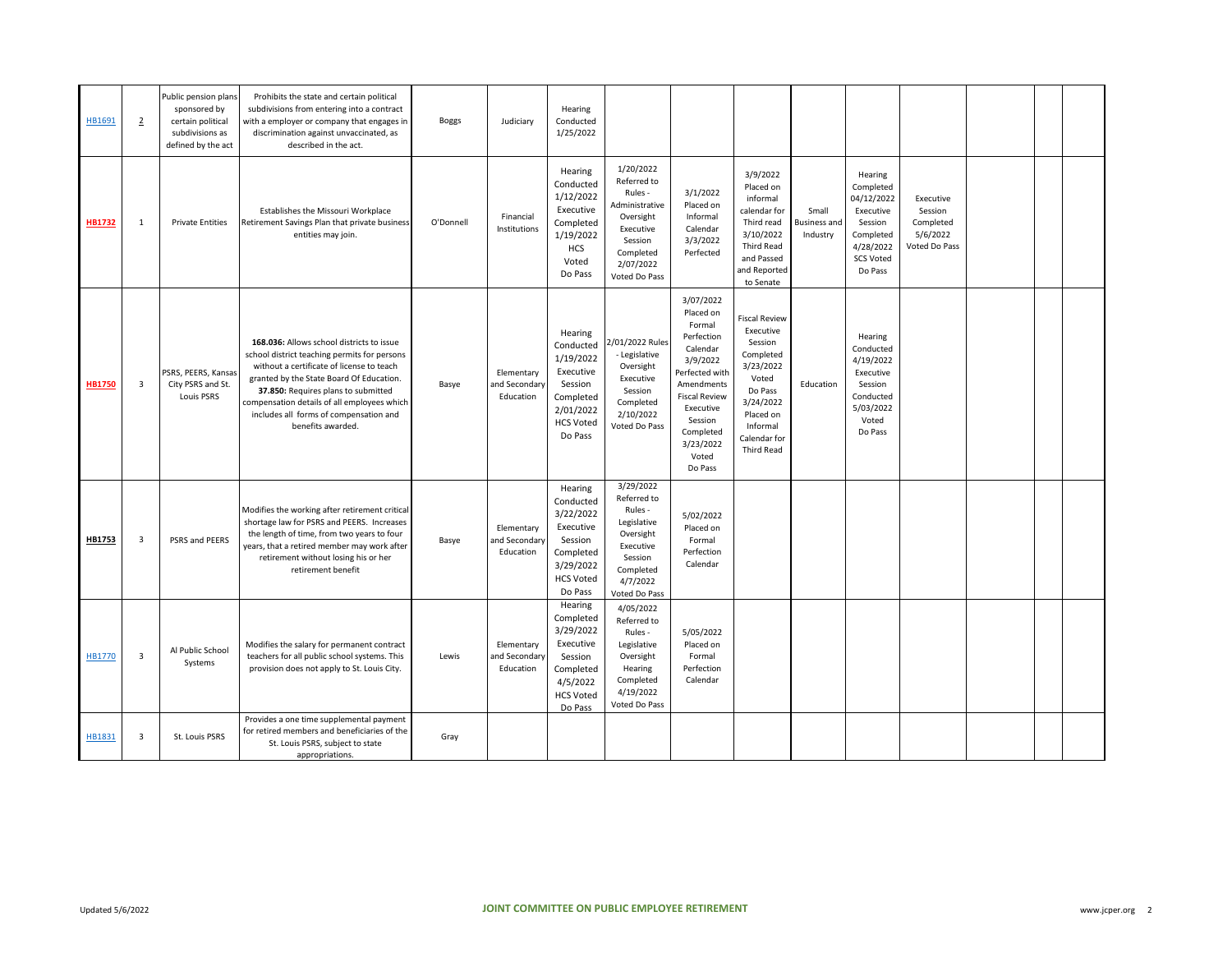| HB1881        | $\overline{\mathbf{3}}$ | PSRS and PEERS                                         | Modifies the working after retirement critical<br>shortage law for PSRS and PEERS. Increases<br>the length of time, from two years to four<br>years, that a retired member may work after<br>retirement without losing his or her<br>retirement benefit when a district has<br>declared a teacher/employee critical<br>shortage. | Black (7)        | Elementary<br>and Secondary<br>Education | Hearing<br>Completed<br>2/22/2022<br>Executive<br>Session<br>Completed<br>2/23/2022<br>Voted<br>Do Pass                   | 2/24/2022<br>Referred to<br>Rules -<br>Legislative<br>Oversight<br>Hearing<br>Completed<br>3/24/2022<br>Voted Do Pass              | 5/5/2022<br>Placed on<br>Formal<br>Perfection<br>Calendar |                                              |                        |                                                                                                         |  |  |
|---------------|-------------------------|--------------------------------------------------------|----------------------------------------------------------------------------------------------------------------------------------------------------------------------------------------------------------------------------------------------------------------------------------------------------------------------------------|------------------|------------------------------------------|---------------------------------------------------------------------------------------------------------------------------|------------------------------------------------------------------------------------------------------------------------------------|-----------------------------------------------------------|----------------------------------------------|------------------------|---------------------------------------------------------------------------------------------------------|--|--|
| HB1886        | $\mathbf{1}$            | LAGERS                                                 | Repeals the prohibition on counties other<br>than third class counties and Cape Girardeau<br>County from being able to elect to cover<br>emergency telecommunicators, jailors, and<br>emergency medical service personnel as<br>public safety members.                                                                           | Rogers           |                                          |                                                                                                                           |                                                                                                                                    |                                                           |                                              |                        |                                                                                                         |  |  |
| HB1925        | $\mathbf{1}$            | <b>Blind Pension Fund</b>                              | Modifies the mailing requirements for the<br><b>Blind Pension Fund.</b>                                                                                                                                                                                                                                                          | Walsh Moore (93) |                                          |                                                                                                                           |                                                                                                                                    |                                                           |                                              |                        |                                                                                                         |  |  |
| HB1927        | $\mathbf{1}$            |                                                        | Excludes certain retirement accounts from<br>the determination of eligibility under the<br>Ticket to Work Health Assurance Program.                                                                                                                                                                                              | Walsh Moore (93) |                                          |                                                                                                                           |                                                                                                                                    |                                                           |                                              |                        |                                                                                                         |  |  |
| HB1984        | $\overline{2}$          | <b>MPERS</b>                                           | Modifies the terms of the elected members<br>of the MoDOT and Highway Patrol<br>Employees' Retirement System board of<br>trustees.                                                                                                                                                                                               | Hovis            | Pensions                                 | Hearing<br>Completed<br>02/09/2022<br>Executive<br>Completed<br>2/16/2022<br>HCS<br>Voted<br>Do Pass                      | 2/22/2022<br>Referred to<br>Consent and<br>House<br>Procedure<br>Executive<br>Session<br>Completed<br>3/01/2022<br>Voted Do Pass   | 3/22/2022<br>Perfected by<br>Consent                      | 3/24/2022<br><b>Third Read</b><br>and Passed | Health and<br>Pensions | Hearing<br>Conducted<br>4/20/2022<br>Executive<br>Session<br>Completed<br>5/04/2022<br>Voted<br>Do Pass |  |  |
| <b>HB1998</b> | 3                       | PSRS, PEERS, Kansas<br>City PSRS and St.<br>Louis PSRS | Allows school districts to issue school district<br>teaching permits for persons without a<br>certificate of license to teach granted by the<br>State Board Of Education.                                                                                                                                                        | Davidson         | Elementary<br>and Secondary<br>Education | Hearing<br>Completed<br>2/22/2022<br>Executive<br>Session<br>Completed<br>3/1/2022<br><b>HCS</b><br>Voted Do<br>Pass      | 3/02/2022<br>Referred to<br>Rules -<br>Legislative<br>Oversight<br>Executive<br>Session<br>Completed<br>3/24/2022<br>Voted Do Pass | 5/5/2022<br>Placed on<br>Formal<br>Perfection<br>Calendar |                                              |                        |                                                                                                         |  |  |
| HB2054        | 3                       | LAGERS                                                 | Changes the job title of "emergency<br>telecommunicators" to "telecommunicator<br>first responders."                                                                                                                                                                                                                             | Roden            | <b>Public Safety</b>                     | <b>Hearing</b><br>Completed<br>3/08/2022<br>Executive<br>Session<br>Completed<br>3/29/2022<br><b>HCS Voted</b><br>Do Pass | 3/29/2022<br>Referred to<br>Rules -<br>Legislative<br>Oversight                                                                    |                                                           |                                              |                        |                                                                                                         |  |  |
| HB2057        | $\overline{\mathbf{3}}$ | LAGERS                                                 | Changes the job title of "emergency<br>telecommunicators" to "telecommunicator<br>first responders."                                                                                                                                                                                                                             | Sauls            |                                          |                                                                                                                           |                                                                                                                                    |                                                           |                                              |                        |                                                                                                         |  |  |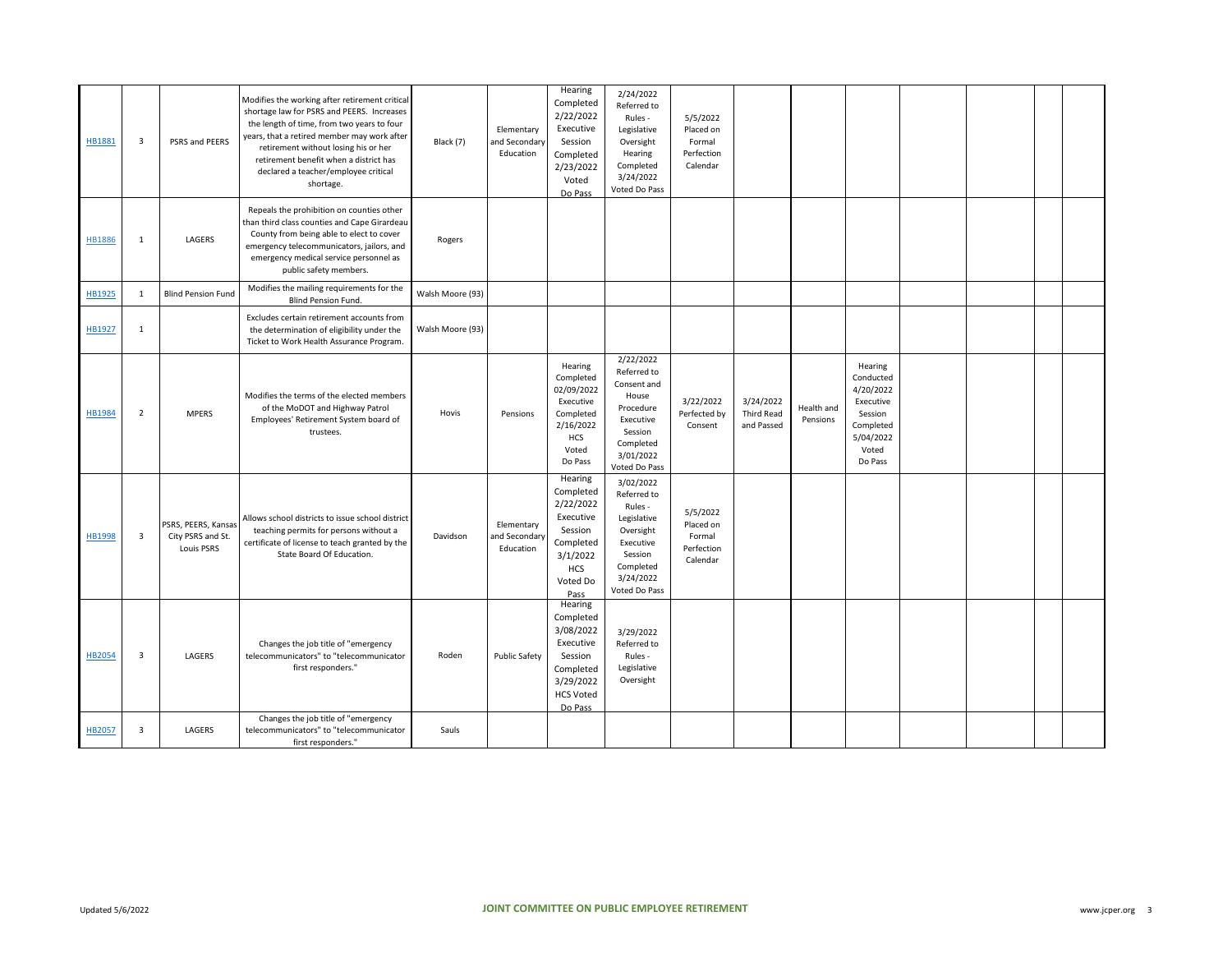| HB2089 | 3 | PSRS and PEERS          | Modifies provisions relating to teacher<br>employment. Modifies the working after<br>retirement critical shortage law for PSRS and<br>PEERS. Increases the length of time, from<br>two years to four years, that a retired<br>member may work after retirement without<br>losing his or her retirement benefit when a<br>district has declared a teacher/employee<br>critical shortage. Repeals the prohibition on<br>retired members being employed as a<br>superintendent under critical shortage.                                                                                                                                                                                                                                                                    | Pollitt             |          |                                                                                                                    |                                                                    |  |  |  |  |
|--------|---|-------------------------|-------------------------------------------------------------------------------------------------------------------------------------------------------------------------------------------------------------------------------------------------------------------------------------------------------------------------------------------------------------------------------------------------------------------------------------------------------------------------------------------------------------------------------------------------------------------------------------------------------------------------------------------------------------------------------------------------------------------------------------------------------------------------|---------------------|----------|--------------------------------------------------------------------------------------------------------------------|--------------------------------------------------------------------|--|--|--|--|
| HB2114 | 3 | PSRS & PEERS            | 169.560: Modifies the amount of<br>compensation that a retired PSRS member<br>may earn without a discontinuance of the<br>member's retirement benefit while working<br>after retirement in a position that does not<br>require teacher certification. Instead of<br>compensation being limited to sixty percent<br>of the minimum teacher's salary, allowable<br>compensation will be limited to the annual<br>earnings limit applicable to a Social Security<br>recipient working while receiving Social<br>Security benefits. 169.596: Increases the<br>length of time, from two years to four years,<br>that a retired member may work after<br>retirement without losing his or her<br>retirement benefit when a school district has<br>declared a teacher/employee | Black (7)           | Pensions | Hearing<br>Completed<br>1/26/2022<br>Executive<br>Session<br>Completed<br>02/09/2022<br>Voted<br>Do Pass           | 2/10/2022<br>Referred to<br>Rules -<br>Administrative<br>Oversight |  |  |  |  |
| HB2161 | 3 | <b>PSRS</b>             | Reauthorizes the 2.55 multiplier for teachers<br>retiring with 32 or more years of service. E.C.                                                                                                                                                                                                                                                                                                                                                                                                                                                                                                                                                                                                                                                                        | <b>Dinkins</b>      | Pensions | Hearing<br>Completed<br>3/23/2022<br>Executive<br>Session<br>Conducted<br>3/30/2022<br><b>HCS Voted</b><br>Do Pass | 3/30/2022<br>Referred to<br>Rules -<br>Administrative<br>Oversight |  |  |  |  |
| HB2194 | 3 | <b>PSRS &amp; PEERS</b> | Modifies the amount of compensation that a<br>retired PSRS member may earn without a<br>discontinuance of the member's retirement<br>benefit while working after retirement in a<br>position that does not require teacher<br>certification. Instead of compensation being<br>limited to sixty percent of the minimum<br>teacher's salary, allowable compensation will<br>be sixty percent of the average teacher's<br>salary for the primary district the person is<br>employed in after retirement.                                                                                                                                                                                                                                                                   | <b>Kelley (127)</b> | Pensions |                                                                                                                    |                                                                    |  |  |  |  |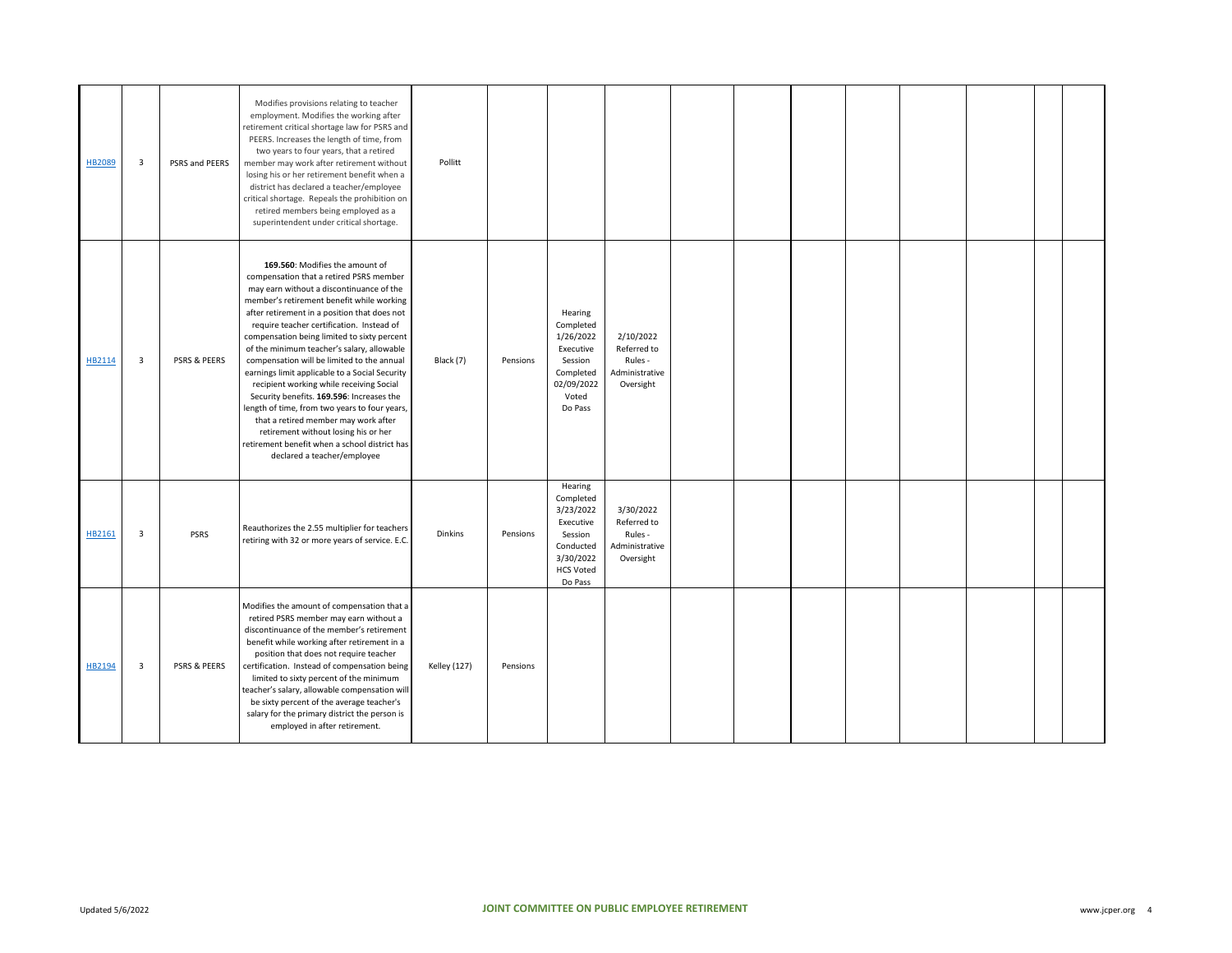| HB2216        | 3              | PSRS & PEERS                                           | Modifies the amount of compensation that a<br>retired PSRS member may earn without a<br>discontinuance of the member's retirement<br>benefit while working after retirement in a<br>position that does not require teacher<br>certification. Instead of compensation being<br>limited to sixty percent of the minimum<br>teacher's salary, allowable compensation will<br>be sixty percent of the average teacher's<br>salary for the primary district the person is<br>employed in after retirement. | Bromley   | Pensions                                 |                                                                                                                |                                                                                                                                      |                                                                                                          |                                                                                                                                              |           |                                                                                                                                                    |                                                                                                                                                    |  |  |
|---------------|----------------|--------------------------------------------------------|-------------------------------------------------------------------------------------------------------------------------------------------------------------------------------------------------------------------------------------------------------------------------------------------------------------------------------------------------------------------------------------------------------------------------------------------------------------------------------------------------------|-----------|------------------------------------------|----------------------------------------------------------------------------------------------------------------|--------------------------------------------------------------------------------------------------------------------------------------|----------------------------------------------------------------------------------------------------------|----------------------------------------------------------------------------------------------------------------------------------------------|-----------|----------------------------------------------------------------------------------------------------------------------------------------------------|----------------------------------------------------------------------------------------------------------------------------------------------------|--|--|
| HB2234        | $\overline{2}$ | MOSERS, MPERS,<br><b>Judicial Retirement</b><br>System | Modifies multiple provisions for MOSERS,<br>MPERS and the Judicial Retirement System.                                                                                                                                                                                                                                                                                                                                                                                                                 | Black (7) | Pensions                                 | Hearing<br>Completed<br>1/26/2022<br>Executive<br>Session<br>Completed<br>02/09/2022<br>Voted<br>Do Pass       | 2/10/2022<br>Referred to<br>Rules -<br>Administrative<br>Oversight                                                                   |                                                                                                          |                                                                                                                                              |           |                                                                                                                                                    |                                                                                                                                                    |  |  |
| HB2235        | 3              | MOSERS and<br><b>MPERS</b>                             | Requires the MOSERS and MPERS boards of<br>trustees to establish a buy-out program for<br>terminated vested members by January 1,<br>2023. Such members may make a one-time<br>election to receive a lump sum payment<br>equal to sixty percent of the present value of<br>their deferred annuity, or a greater<br>percentage, if determined by the board.                                                                                                                                            | Black (7) |                                          |                                                                                                                |                                                                                                                                      |                                                                                                          |                                                                                                                                              |           |                                                                                                                                                    |                                                                                                                                                    |  |  |
| HB2236        | 3              | MOSERS and<br><b>MPERS</b>                             | Allows a retired member of MOSERS or<br>MPERS who returns to employment and<br>subsequently marries to elect a joint and<br>survivor option benefit plan upon re-entry<br>into retirement if the member was not<br>eligible for a joint and survivor option benefit<br>plan at the original retirement date.                                                                                                                                                                                          | Black (7) |                                          |                                                                                                                |                                                                                                                                      |                                                                                                          |                                                                                                                                              |           |                                                                                                                                                    |                                                                                                                                                    |  |  |
| HB2245        | 3              | <b>MPERS</b>                                           | Permits uniformed members of the Highway<br>Patrol who are members of the 2011 Tier to<br>be eligible for BackDROP.                                                                                                                                                                                                                                                                                                                                                                                   | Copeland  | Pensions                                 | Hearing<br>Completed<br>3/30/2022<br>Executive<br>Session<br>Completed<br>4/6/2022<br>Voted<br>Do Pass         | 4/06/2022<br>Referred to<br>Rules -<br>Administrative<br>Oversight                                                                   |                                                                                                          |                                                                                                                                              |           |                                                                                                                                                    |                                                                                                                                                    |  |  |
| <b>HB2304</b> | 3              | PSRS & PEERS                                           | Creates a provision that allows a retired<br>person to continue to receive their<br>retirement benefit to be employed on a part-<br>time or temporary substitute basis without<br>discontinuance of the persons retirement<br>benefit.                                                                                                                                                                                                                                                                | Lewis     | Elementary<br>and Secondary<br>Education | Hearing<br>Conducted<br>1/13/2022<br>Executive<br>Session<br>Completed<br>1/25/2022<br>HCS<br>Voted<br>Do Pass | 1/27/2022<br>Referred to<br>Rules -<br>Legislative<br>Oversight<br>Executive<br>Session<br>Completed<br>2/1/2022<br>Voted<br>Do Pass | 2/16/2022<br>Placed on<br>Informal<br>Perfection<br>Calendar<br>3/1/2022<br>Perfected with<br>Amendments | 3/03/2022<br>Placed on<br>Informal<br>Calendar<br>for Third<br>Reading<br>3/10/2022<br>Third Read<br>and Passed<br>and Reported<br>to Senate | Education | Hearing<br>Completed<br>04/12/2022<br><b>SCS Voted</b><br>Do Pass<br>Executive<br>Session<br>Completed<br>4/20/2022<br><b>SCS Voted</b><br>Do Pass | 4/21/2022<br>Referred to<br>Governmental<br>Accountability<br>and Fiscal<br>Oversight<br>Hearing<br>Scheduled<br>5/2/2022<br><b>Bill Not Heard</b> |  |  |
| HB2352        | $\mathbf{3}$   | St. Louis PSRS                                         | Provides a one time supplemental payment<br>for retired members and beneficiaries of the<br>St. Louis PSRS, subject to state<br>appropriations.                                                                                                                                                                                                                                                                                                                                                       | Anderson  |                                          |                                                                                                                |                                                                                                                                      |                                                                                                          |                                                                                                                                              |           |                                                                                                                                                    |                                                                                                                                                    |  |  |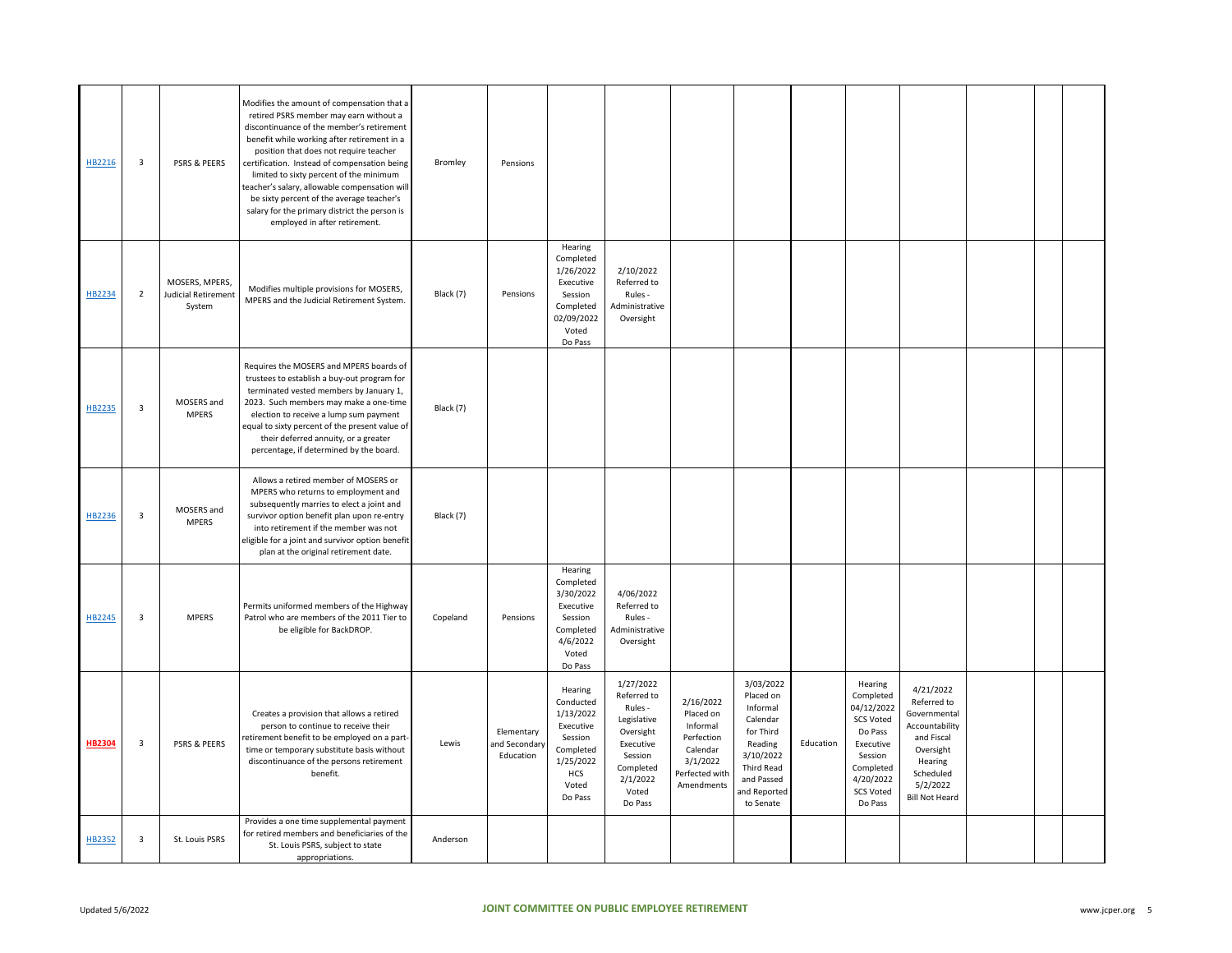| HB2381        | 3              | LAGERS                                       | Changes the job title of "emergency<br>telecommunicators" to "telecommunicator<br>first responders."                                                                                                                                                                                                                                                                                                                                                                                                                           | Roden     | <b>Public Safety</b>      | Hearing<br>Conducted<br>1/25/2022<br>Executive<br>Session<br>Completed<br>02/01/2022<br>HCS<br>Voted<br>Do Pass | 2/1/2022<br>Referred to<br>Rules -<br>Legislative<br>Oversight<br>Hearing<br>Completed<br>3/3/2022<br>Voted Do Pass                   | 4/12/2022<br>Placed on<br>Formal<br>Perfection<br>Calendar<br>4/20/2022<br>Perfected w/<br>amendments | 4/25/2022<br><b>Third Read</b><br>and Passed                                                                                                                                |                          |                                                                                                                                                                         |                                                                                                                                                        |                                                                                                     |  |
|---------------|----------------|----------------------------------------------|--------------------------------------------------------------------------------------------------------------------------------------------------------------------------------------------------------------------------------------------------------------------------------------------------------------------------------------------------------------------------------------------------------------------------------------------------------------------------------------------------------------------------------|-----------|---------------------------|-----------------------------------------------------------------------------------------------------------------|---------------------------------------------------------------------------------------------------------------------------------------|-------------------------------------------------------------------------------------------------------|-----------------------------------------------------------------------------------------------------------------------------------------------------------------------------|--------------------------|-------------------------------------------------------------------------------------------------------------------------------------------------------------------------|--------------------------------------------------------------------------------------------------------------------------------------------------------|-----------------------------------------------------------------------------------------------------|--|
| <b>HB2400</b> | $\overline{2}$ | All newly created<br>private plans           | This bill provides that both a client and a<br>registered professional employer<br>organization (PEO) shall each be deemed an<br>employer for purposes of sponsoring<br>retirement and welfare benefits plans for<br>covered employees.                                                                                                                                                                                                                                                                                        | Houx      | Pensions                  | Hearing<br>Completed<br>2/16/2022<br>Executive<br>Session<br>Completed<br>2/23/2022<br>Voted<br>Do Pass         | 2/23/2022<br>Referred to<br>Consent and<br>House<br>Procedure<br>Hearing<br>Scheduled<br>3/1/2022<br>Voted Do Pass                    | 3/31/2022<br>Perfected by<br>Consent                                                                  | 4/04/2022<br><b>Third Read</b><br>and Passed                                                                                                                                | Insurance<br>and Banking | Hearing<br>Completed<br>04/12/2022<br>Voted<br>Do Pass<br>5/04/2022<br>Taken up for<br>Third<br>Reading<br>5/4/2022<br>Senate<br>Substitutive<br>Offered and<br>Adopted | 5/4/2022<br>Referred to<br>Governmental<br>Accountability<br>and Fiscal<br>Oversight<br>Executive<br>Session<br>Completed<br>5/6/2022<br>Voted Do Pass | 5/6/2022<br>Third Read and<br>Passed with<br>Amendments<br>5/6/2022<br>Referred to Fiscal<br>Review |  |
| HB2430        | 3              | <b>PSRS</b>                                  | Reauthorizes the 2.55 multiplier for teachers<br>retiring with 32 or more years of service.                                                                                                                                                                                                                                                                                                                                                                                                                                    | Black (7) | Pensions                  | Hearing<br>Completed<br>3/23/2022<br>Executive<br>Session<br>Completed<br>4/6/2022<br>Voted<br>Do Pass          | 4/06/2022<br>Referred to<br>Rules -<br>Administrative<br>Oversight                                                                    |                                                                                                       |                                                                                                                                                                             |                          |                                                                                                                                                                         |                                                                                                                                                        |                                                                                                     |  |
| HB2432        | $\overline{2}$ | St. Louis Police<br><b>Retirement System</b> | Transfers control of the City of St. Louis<br>Police Department to the Board of Police<br>Commissioners. Modifies the composition of<br>the retirement system's board of trustees.                                                                                                                                                                                                                                                                                                                                             | Roden     | <b>Public Safety</b>      | Hearing<br>Completed<br>3/29/2022<br>Executive<br>Session<br>Completed<br>4/26/2022<br>HCS Voted<br>Do Pass     | 4/26/2022<br>Referred to<br>Rules -<br>Legislative<br>Oversight                                                                       |                                                                                                       |                                                                                                                                                                             |                          |                                                                                                                                                                         |                                                                                                                                                        |                                                                                                     |  |
| HB2494        | $\overline{2}$ | PSRS & PEERS                                 | Creates a provision that allows a retired<br>person to continue to receive their<br>retirement benefit to be employed on a part-<br>time or temporary substitute basis without<br>discontinuance of the persons retirement<br>benefit.                                                                                                                                                                                                                                                                                         | Black (7) | Pensions                  |                                                                                                                 |                                                                                                                                       |                                                                                                       |                                                                                                                                                                             |                          |                                                                                                                                                                         |                                                                                                                                                        |                                                                                                     |  |
| HB2571        | $\overline{2}$ | <b>Private Entities</b>                      | This bill establishes the "Missouri Workplace<br>Retirement Savings Plan", which is a multiple-<br>employer retirement saving plan treated as a<br>single plan under Title I of The Employee<br>Retirement Income Security Act of 1974<br>(ERISA) under 401(a), 401(k), and 413(c) of<br>the Internal Revenue Code, in which multiple<br>employers may voluntarily choose to<br>participate regardless of whether any<br>relationship exists between and among the<br>employers other than their participation in<br>the plan. | Owen      | Financial<br>Institutions | Hearing<br>Completed<br>2/16/2022<br>Executive<br>Session<br>Completed<br>2/23/2022<br>Voted<br>Do Pass         | 3/08/2022<br>Referred to<br>Rules -<br>Administrative<br>Oversight<br>Executive<br>Session<br>Completed<br>3/30/2022<br>Voted Do Pass | 4/11/2022<br>Perfected with<br>Amendments                                                             | 4/12/2022<br>Referred to<br><b>Fiscal Review</b><br>4/14/2022<br>Placed on<br>Informal<br>Calendar for<br><b>Third Read</b><br>4/19/2022<br><b>Third Read</b><br>and Passed | Insurance<br>and Banking | Hearing<br>Completed<br>4/26/2022<br>Executed<br>Session<br>Conducted<br>4/26/2022<br><b>SCS Voted</b><br>Do Pass                                                       |                                                                                                                                                        |                                                                                                     |  |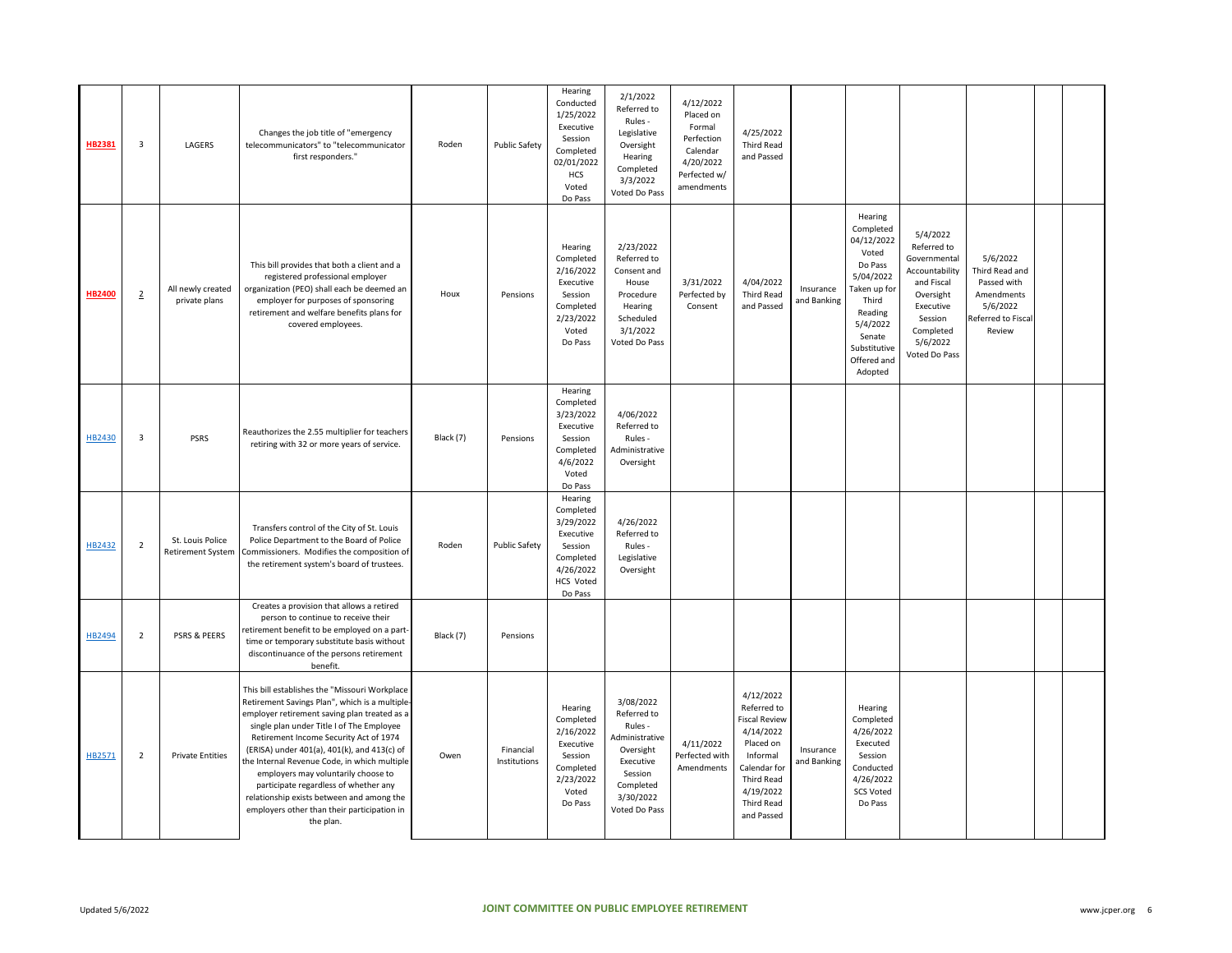| HB2652         | 3                       | <b>PSRS</b>                                  | The bill allows school districts to include<br>differentiated placement of teachers on the<br>salary schedule to provide increased<br>compensation to recruit and retain teachers<br>in hard-to-staff subject areas and schools                                                                                           | Haffner             | Elementary<br>and Secondary<br>Education | Hearing<br>Completed<br>3/08/2022<br>Executive<br>Session<br>Completed<br>3/22/2022<br><b>HCS Voted Do</b><br>Pass | 3/22/2022<br>Referred to<br>Rules -<br>Legislative<br>Oversight<br>Hearing<br>Completed<br>3/24/2022<br>Voted Do Pass | 5/5/2022<br>Placed on<br>Formal<br>Perfection<br>Calendar |  |                                                                                                                                                                                    |  |  |
|----------------|-------------------------|----------------------------------------------|---------------------------------------------------------------------------------------------------------------------------------------------------------------------------------------------------------------------------------------------------------------------------------------------------------------------------|---------------------|------------------------------------------|--------------------------------------------------------------------------------------------------------------------|-----------------------------------------------------------------------------------------------------------------------|-----------------------------------------------------------|--|------------------------------------------------------------------------------------------------------------------------------------------------------------------------------------|--|--|
| HB2671         | $\overline{\mathbf{3}}$ | St. Louis Police<br><b>Retirement System</b> | Transfers control of the City of St. Louis<br>Police Department to the Board of Police<br>Commissioners. Modifies the composition of<br>the retirement system's board of trustees.                                                                                                                                        | Schroer             |                                          |                                                                                                                    |                                                                                                                       |                                                           |  |                                                                                                                                                                                    |  |  |
| HB2681         | 3                       | Sheriffs'                                    | Creates a state treasury fund for Sheriffs'<br>titled "Sheriffs' Retirement Treasury Fund."<br>Also creates a fifty dollar service fee for<br>summons, writ or other court connections<br>for any eviction proceedings.                                                                                                   | Porter (42)         |                                          |                                                                                                                    |                                                                                                                       |                                                           |  | 1 = No impact on retirement benefit<br>2 = No substantial proposed change<br>3 = May constitute a substantial proposed change<br>4 = Does constitute a substantial proposed change |  |  |
| HB2684         | $\mathbf{3}$            | <b>MOSERS</b>                                | This bill allows an individual currently<br>drawing a retirement<br>benefit under a state retirement plan to<br>serve as a member of the<br>General Assembly or as an elected state<br>official and continue to<br>draw their retirement annuity and cost of<br>living adjustments.                                       | Owen                |                                          |                                                                                                                    |                                                                                                                       |                                                           |  |                                                                                                                                                                                    |  |  |
| <b>HB 2698</b> | $\overline{4}$          | Sheriffs'                                    | Provides a funding mechanism for the<br>sheriffs retirement system.                                                                                                                                                                                                                                                       | <b>Kelley</b> (127) |                                          |                                                                                                                    |                                                                                                                       |                                                           |  |                                                                                                                                                                                    |  |  |
| HB2787         | 3                       | PSRS and PEERS                               | Modifies provisions relating to teacher and<br>school employee retirement systems                                                                                                                                                                                                                                         | Black (7)           | Pensions                                 | Hearing<br>Completed<br>4/20/2022                                                                                  |                                                                                                                       |                                                           |  |                                                                                                                                                                                    |  |  |
| HB2799         | 3                       | PSRS and PEERS                               | Creates a provision that allows a retired<br>person to continue to receive their<br>retirement benefit to be employed on a part-<br>time or temporary substitute basis without<br>discontinuance of the persons retirement<br>benefit.                                                                                    | Pike                | Pensions                                 | Hearing<br>Completed<br>3/30/2022<br>Executive<br>Session<br>Completed<br>4/6/2022<br>HCS<br>Voted<br>Do Pass      | 4/06/2022<br>Referred to<br>Rules -<br>Administrative<br>Oversight                                                    |                                                           |  |                                                                                                                                                                                    |  |  |
| HB2816         | $\overline{3}$          | <b>MOSERS</b>                                | Modifies a provision were a member may<br>attain retirement at age fifty under rule of 80<br>if the retirement system is over eighty<br>percent funded.                                                                                                                                                                   | Veit                |                                          |                                                                                                                    |                                                                                                                       |                                                           |  |                                                                                                                                                                                    |  |  |
| HB2825         | $\overline{4}$          | All Plans                                    | Ensures that twenty percent of a firms<br>investments in venture capital and real<br>estate are invested with a Missouri based<br>firm.                                                                                                                                                                                   | O'Donnell           | Pensions                                 | Hearing<br>Scheduled<br>Completed<br>5/4/2022                                                                      |                                                                                                                       |                                                           |  |                                                                                                                                                                                    |  |  |
| HB2841         | $\overline{3}$          | All Police Plans                             | 28                                                                                                                                                                                                                                                                                                                        | Baringer            |                                          |                                                                                                                    |                                                                                                                       |                                                           |  |                                                                                                                                                                                    |  |  |
| HB2849         | 3                       | All Police Plans                             | This bill allows a law enforcement officer to<br>remain in service until the age of 70 before<br>the officer must be terminated as an officer<br>and retired. The bill also allows the officer to<br>serve over the age of 70 upon approval by<br>the chief of police for an additional year for<br>every chief approval. | Roberts             | Crime<br>Prevention                      |                                                                                                                    |                                                                                                                       |                                                           |  |                                                                                                                                                                                    |  |  |
| HB2876         | 3                       | City PSRS and St.<br>Louis PSRS              | PSRS, PEERS, Kansas Raises the minimum teacher salary beginning<br>in the 2023-24 school year, subject to<br>appropriation.                                                                                                                                                                                               | Bosley              |                                          |                                                                                                                    |                                                                                                                       |                                                           |  |                                                                                                                                                                                    |  |  |